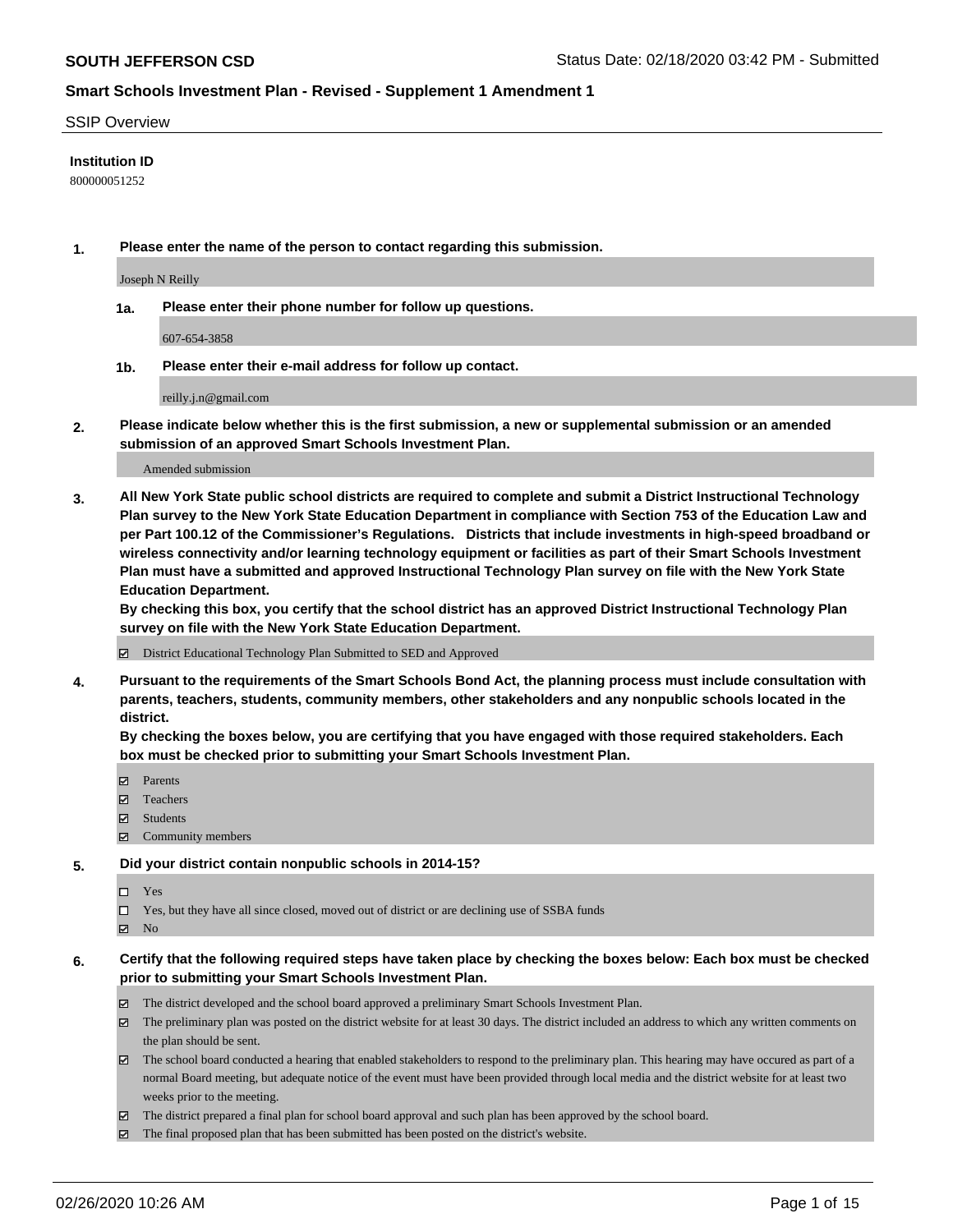SSIP Overview

**6a. Please upload the proposed Smart Schools Investment Plan (SSIP) that was posted on the district's website, along with any supporting materials. Note that this should be different than your recently submitted Educational Technology Survey. The Final SSIP, as approved by the School Board, should also be posted on the website and remain there during the course of the projects contained therein.**

Smart\_Schools\_Investment\_Plan\_Presentation\_Phase\_2.pdf

**6b. Enter the webpage address where the final Smart Schools Investment Plan is posted. The Plan should remain posted for the life of the included projects.**

http://www.spartanpride.org/districtpage.cfm?pageid=1810

**7. Please enter an estimate of the total number of students and staff that will benefit from this Smart Schools Investment Plan based on the cumulative projects submitted to date.**

2,000

**8. An LEA/School District may partner with one or more other LEA/School Districts to form a consortium to pool Smart Schools Bond Act funds for a project that meets all other Smart School Bond Act requirements. Each school district participating in the consortium will need to file an approved Smart Schools Investment Plan for the project and submit a signed Memorandum of Understanding that sets forth the details of the consortium including the roles of each respective district.**

 $\Box$  The district plans to participate in a consortium to partner with other school district(s) to implement a Smart Schools project.

#### **9. Please enter the name and 6-digit SED Code for each LEA/School District participating in the Consortium.**

| Partner LEA/District | ISED BEDS Code |
|----------------------|----------------|
| (No Response)        | (No Response)  |

### **10. Please upload a signed Memorandum of Understanding with all of the participating Consortium partners.**

(No Response)

### **11. Your district's Smart Schools Bond Act Allocation is:**

\$1,982,406

#### **12. Final 2014-15 BEDS Enrollment to calculate Nonpublic Sharing Requirement**

|            | Public Enrollment | Nonpublic Enrollment | Total Enrollment | l Nonpublic Percentage |
|------------|-------------------|----------------------|------------------|------------------------|
| Enrollment | .913              |                      | .913.00          | 0.00                   |

**13. This table compares each category budget total, as entered in that category's page, to the total expenditures listed in the category's expenditure table. Any discrepancies between the two must be resolved before submission.**

|                                                 | Sub-Allocations | <b>Expenditure Totals</b> | Difference |
|-------------------------------------------------|-----------------|---------------------------|------------|
| <b>School Connectivity</b>                      | 0.00            | 0.00                      | 0.00       |
| <b>Connectivity Projects for</b><br>Communities | 0.00            | 0.00                      | 0.00       |
| Classroom Technology                            | 0.00            | 0.00                      | 0.00       |
| Pre-Kindergarten Classrooms                     | 0.00            | 0.00                      | 0.00       |
| Replace Transportable<br>Classrooms             | 0.00            | 0.00                      | 0.00       |
| <b>High-Tech Security Features</b>              | 224,009.00      | 224,009.00                | 0.00       |
| Nonpublic Loan                                  | 0.00            | 0.00                      | 0.00       |
| Totals:                                         |                 |                           |            |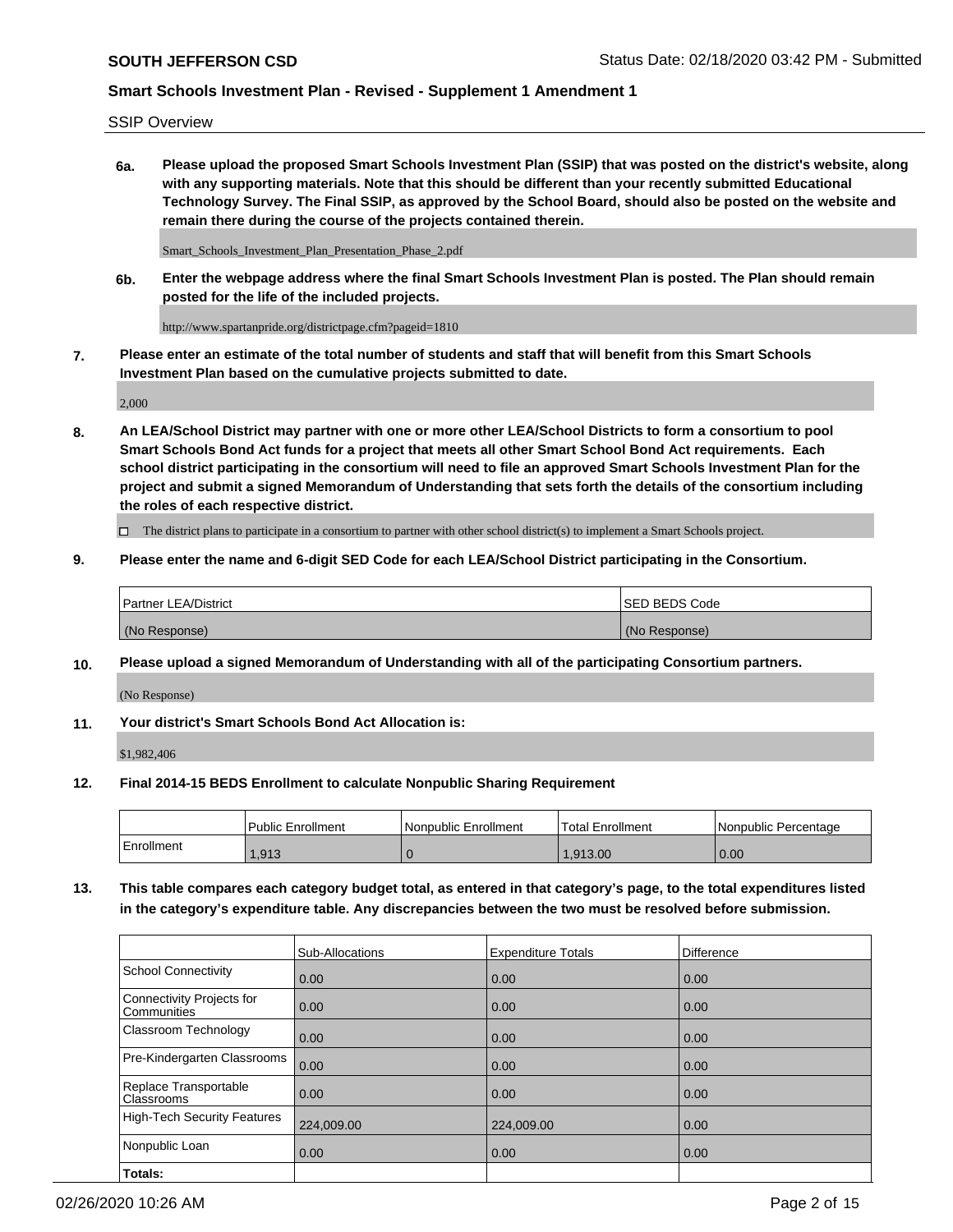SSIP Overview

| 224,009                | 224,009            |                   |
|------------------------|--------------------|-------------------|
| <b>Sub-Allocations</b> | Expenditure Totals | <b>Difference</b> |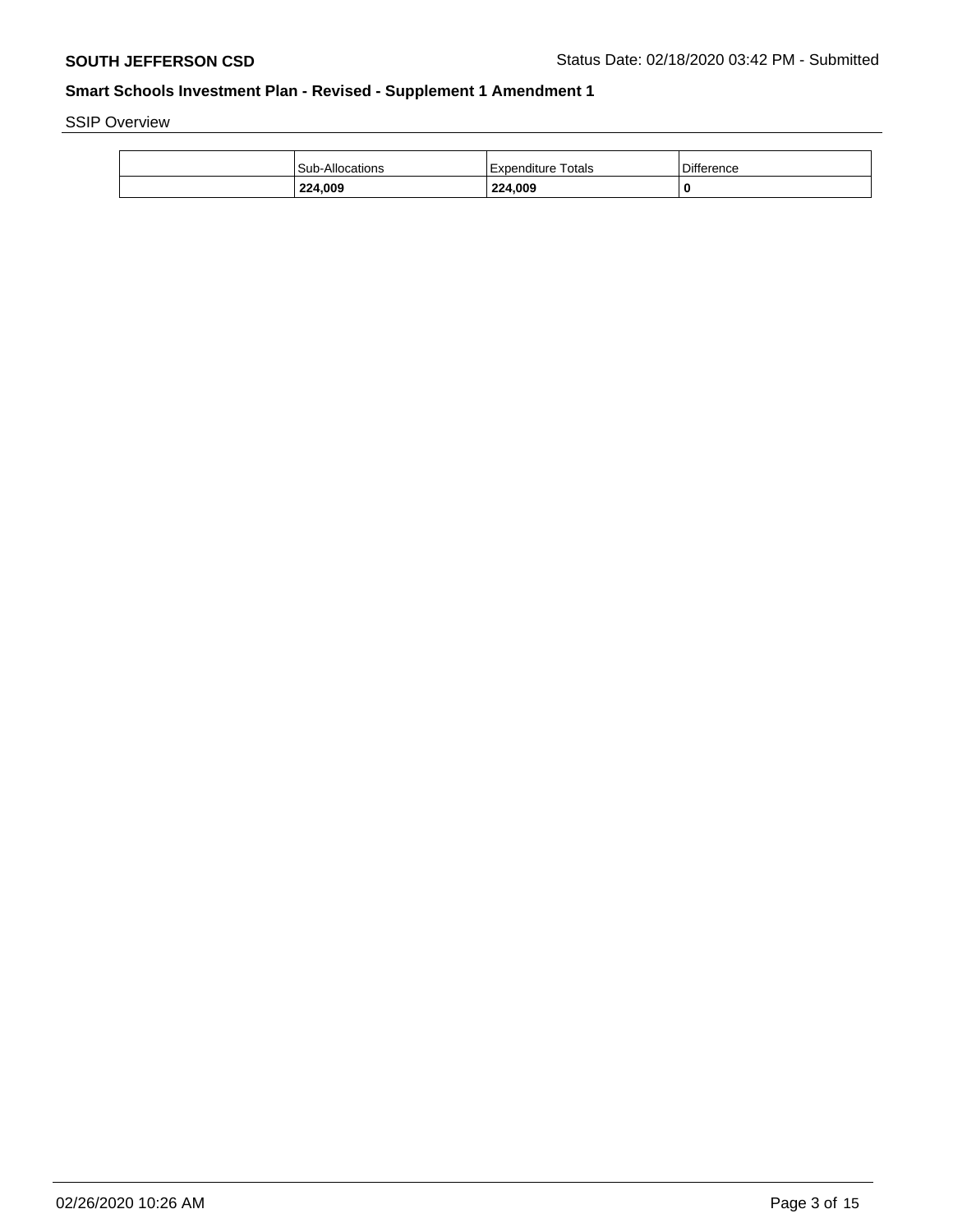School Connectivity

- **1. In order for students and faculty to receive the maximum benefit from the technology made available under the Smart Schools Bond Act, their school buildings must possess sufficient connectivity infrastructure to ensure that devices can be used during the school day. Smart Schools Investment Plans must demonstrate that:**
	- **• sufficient infrastructure that meets the Federal Communications Commission's 100 Mbps per 1,000 students standard currently exists in the buildings where new devices will be deployed, or**
	- **• is a planned use of a portion of Smart Schools Bond Act funds, or**
	- **• is under development through another funding source.**

**Smart Schools Bond Act funds used for technology infrastructure or classroom technology investments must increase the number of school buildings that meet or exceed the minimum speed standard of 100 Mbps per 1,000 students and staff within 12 months. This standard may be met on either a contracted 24/7 firm service or a "burstable" capability. If the standard is met under the burstable criteria, it must be:**

**1. Specifically codified in a service contract with a provider, and**

**2. Guaranteed to be available to all students and devices as needed, particularly during periods of high demand, such as computer-based testing (CBT) periods.**

**Please describe how your district already meets or is planning to meet this standard within 12 months of plan submission.**

(No Response)

**1a. If a district believes that it will be impossible to meet this standard within 12 months, it may apply for a waiver of this requirement, as described on the Smart Schools website. The waiver must be filed and approved by SED prior to submitting this survey.**

 $\Box$  By checking this box, you are certifying that the school district has an approved waiver of this requirement on file with the New York State Education Department.

**2. Connectivity Speed Calculator (Required). If the district currently meets the required speed, enter "Currently Met" in the last box: Expected Date When Required Speed Will be Met.**

|                  | l Number of     | Required Speed | Current Speed in | Expected Speed  | Expected Date                           |
|------------------|-----------------|----------------|------------------|-----------------|-----------------------------------------|
|                  | <b>Students</b> | In Mbps        | l Mbps           | to be Attained  | When Required                           |
|                  |                 |                |                  |                 | l Within 12 Months ISpeed Will be Met l |
| Calculated Speed | (No Response)   | 0.00           | (No Response)    | l (No Response) | l (No Response)                         |

**3. Describe how you intend to use Smart Schools Bond Act funds for high-speed broadband and/or wireless connectivity projects in school buildings.**

(No Response)

**4. Describe the linkage between the district's District Instructional Technology Plan and how the proposed projects will improve teaching and learning. (There should be a link between your response to this question and your responses to Question 1 in Section IV - NYSED Initiatives Alignment: "Explain how the district use of instructional technology will serve as a part of a comprehensive and sustained effort to support rigorous academic standards attainment and performance improvement for students."** 

**Your answer should also align with your answers to the questions in Section II - Strategic Technology Planning and the associated Action Steps in Section III - Action Plan.)**

(No Response)

**5. If the district wishes to have students and staff access the Internet from wireless devices within the school building, or in close proximity to it, it must first ensure that it has a robust Wi-Fi network in place that has sufficient bandwidth to meet user demand.**

**Please describe how you have quantified this demand and how you plan to meet this demand.**

(No Response)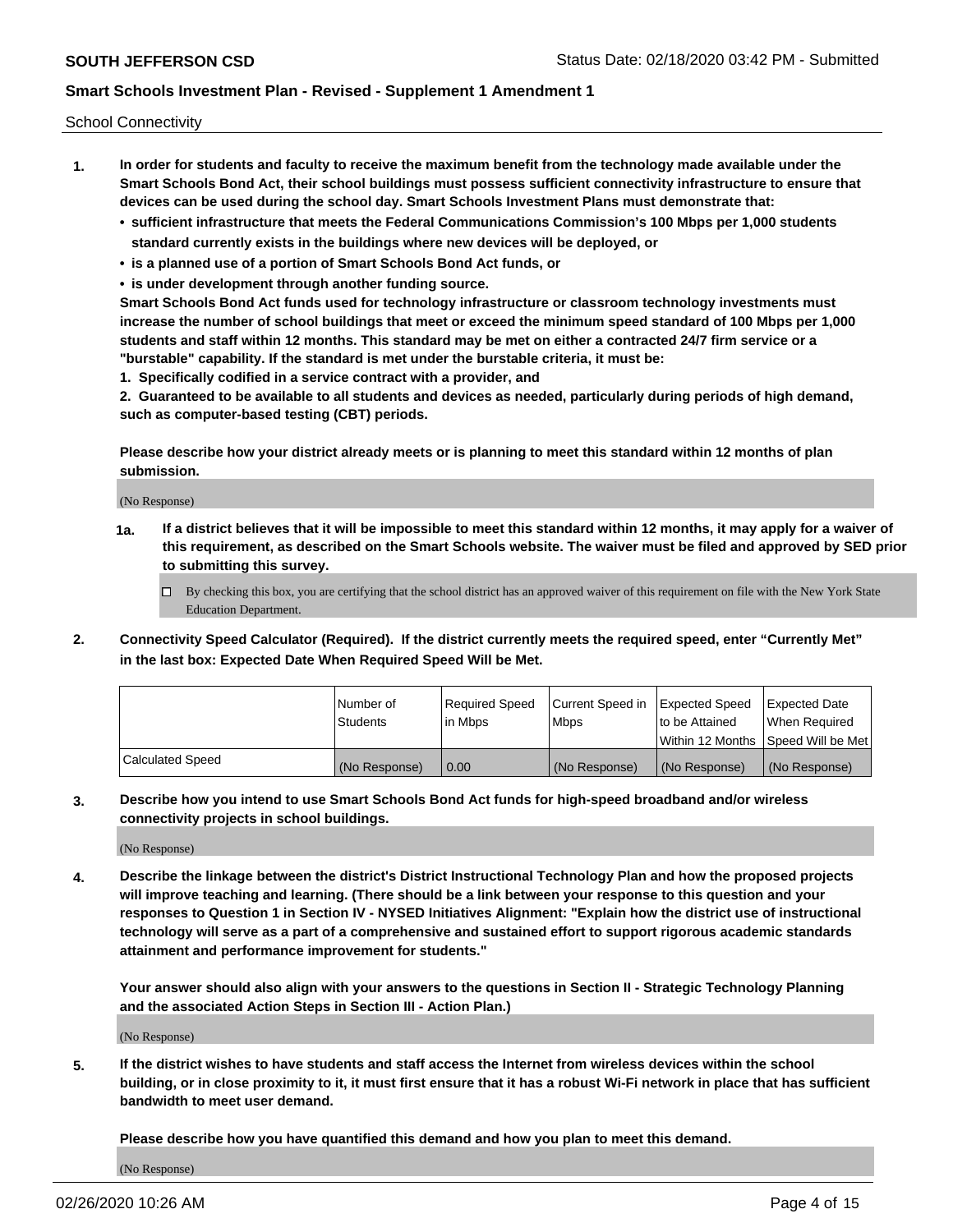School Connectivity

**6. Smart Schools plans with any expenditures in the School Connectivity category require a project number from the Office of Facilities Planning. Districts must submit an SSBA LOI and receive project numbers prior to submitting the SSIP. As indicated on the LOI, some projects may be eligible for a streamlined review and will not require a building permit.**

**Please indicate on a separate row each project number given to you by the Office of Facilities Planning.**

| Project Number |  |
|----------------|--|
| (No Response)  |  |

**7. Certain high-tech security and connectivity infrastructure projects may be eligible for an expedited review process as determined by the Office of Facilities Planning.**

### **Was your project deemed eligible for streamlined review?**

(No Response)

### **8. Include the name and license number of the architect or engineer of record.**

| Name          | License Number |
|---------------|----------------|
| (No Response) | (No Response)  |

#### **9. Public Expenditures – Loanable (Counts toward the nonpublic loan calculation)**

| Select the allowable expenditure type.<br>Repeat to add another item under each type. | <b>PUBLIC</b> Items to be<br>l Purchased | Quantity         | l Cost Per Item  | <b>Total Cost</b> |
|---------------------------------------------------------------------------------------|------------------------------------------|------------------|------------------|-------------------|
| (No Response)                                                                         | (No Response)                            | (No<br>Response) | (No<br>Response) | 0.00              |
|                                                                                       |                                          | 0                | 0.00             |                   |

# **10. Public Expenditures – Non-Loanable (Does not count toward nonpublic loan calculation)**

| Select the allowable expenditure<br>type.<br>Repeat to add another item under<br>each type. | <b>PUBLIC</b> Items to be purchased | Quantity      | Cost per Item | <b>Total Cost</b> |
|---------------------------------------------------------------------------------------------|-------------------------------------|---------------|---------------|-------------------|
| (No Response)                                                                               | (No Response)                       | (No Response) | (No Response) | 0.00              |
|                                                                                             |                                     |               | 0.00          |                   |

#### **11. Final 2014-15 BEDS Enrollment to calculate Nonpublic Sharing Requirement (no changes allowed.)**

|            | Public Enrollment | Nonpublic Enrollment | 'Total Enrollment | l Nonpublic Percentage |
|------------|-------------------|----------------------|-------------------|------------------------|
| Enrollment | .913              |                      | .913.00           | 0.00                   |

#### **12. Total Public Budget - Loanable (Counts toward the nonpublic loan calculation)**

|                                                      | Public Allocations | <b>Estimated Nonpublic Loan</b><br>Amount | Estimated Total Sub-Allocations |
|------------------------------------------------------|--------------------|-------------------------------------------|---------------------------------|
| Network/Access Costs                                 | (No Response)      | 0.00                                      | 0.00                            |
| School Internal Connections and<br><b>Components</b> | (No Response)      | 0.00                                      | 0.00                            |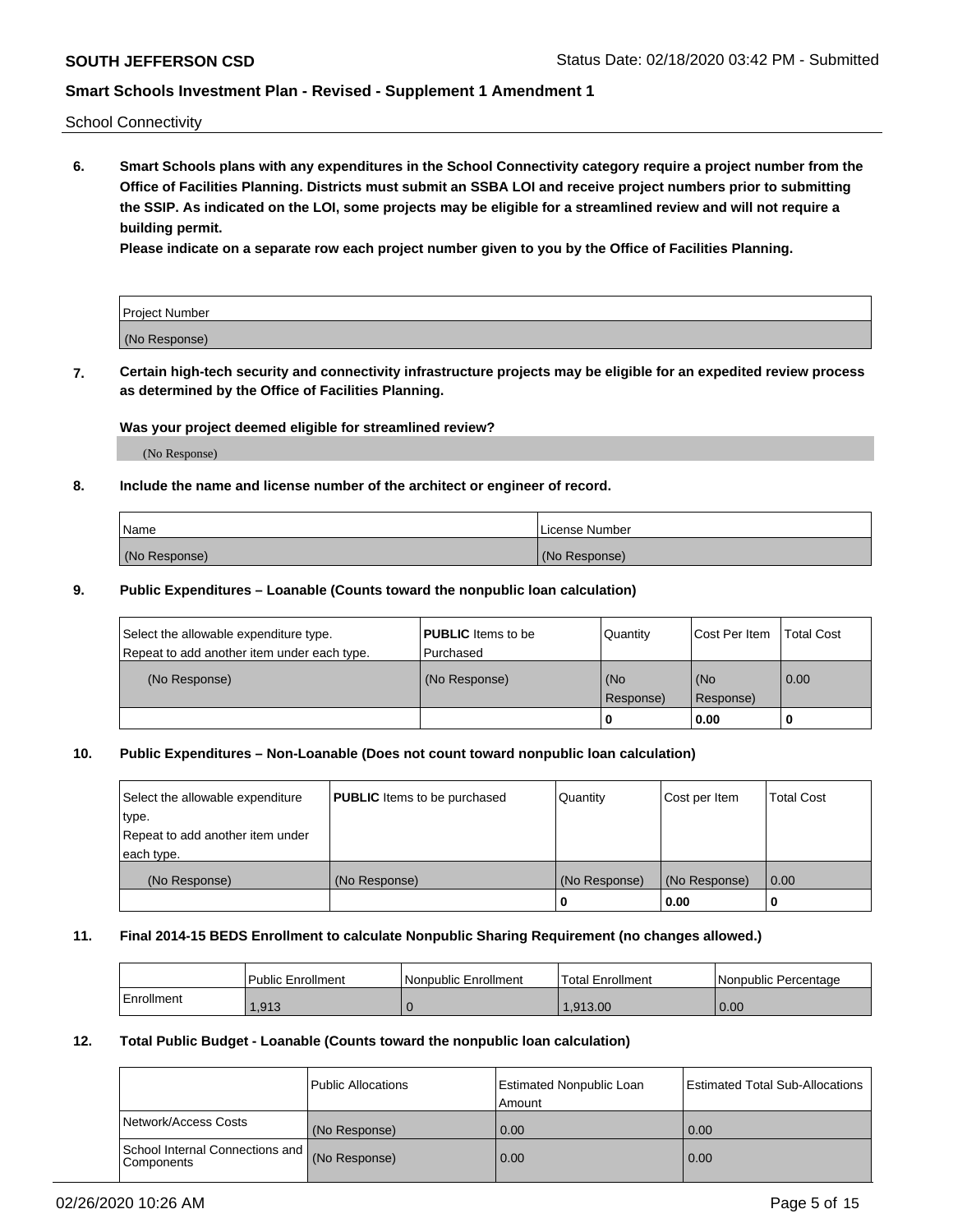School Connectivity

|              | <b>Public Allocations</b> | <b>Estimated Nonpublic Loan</b><br>l Amount | <b>Estimated Total Sub-Allocations</b> |
|--------------|---------------------------|---------------------------------------------|----------------------------------------|
| <b>Other</b> | (No Response)             | 0.00                                        | 0.00                                   |
| Totals:      | 0.00                      | 0                                           | ш                                      |

# **13. Total Public Budget – Non-Loanable (Does not count toward the nonpublic loan calculation)**

| Sub-<br>Allocation |
|--------------------|
| (No Response)      |
| (No Response)      |
| (No Response)      |
| (No Response)      |
| (No Response)      |
| (No Response)      |
| (No Response)      |
| 0.00               |
|                    |

# **14. School Connectivity Totals**

|                          | Total Sub-Allocations |
|--------------------------|-----------------------|
| Total Loanable Items     | 0.00                  |
| Total Non-Ioanable Items | 0.00                  |
| Totals:                  | 0                     |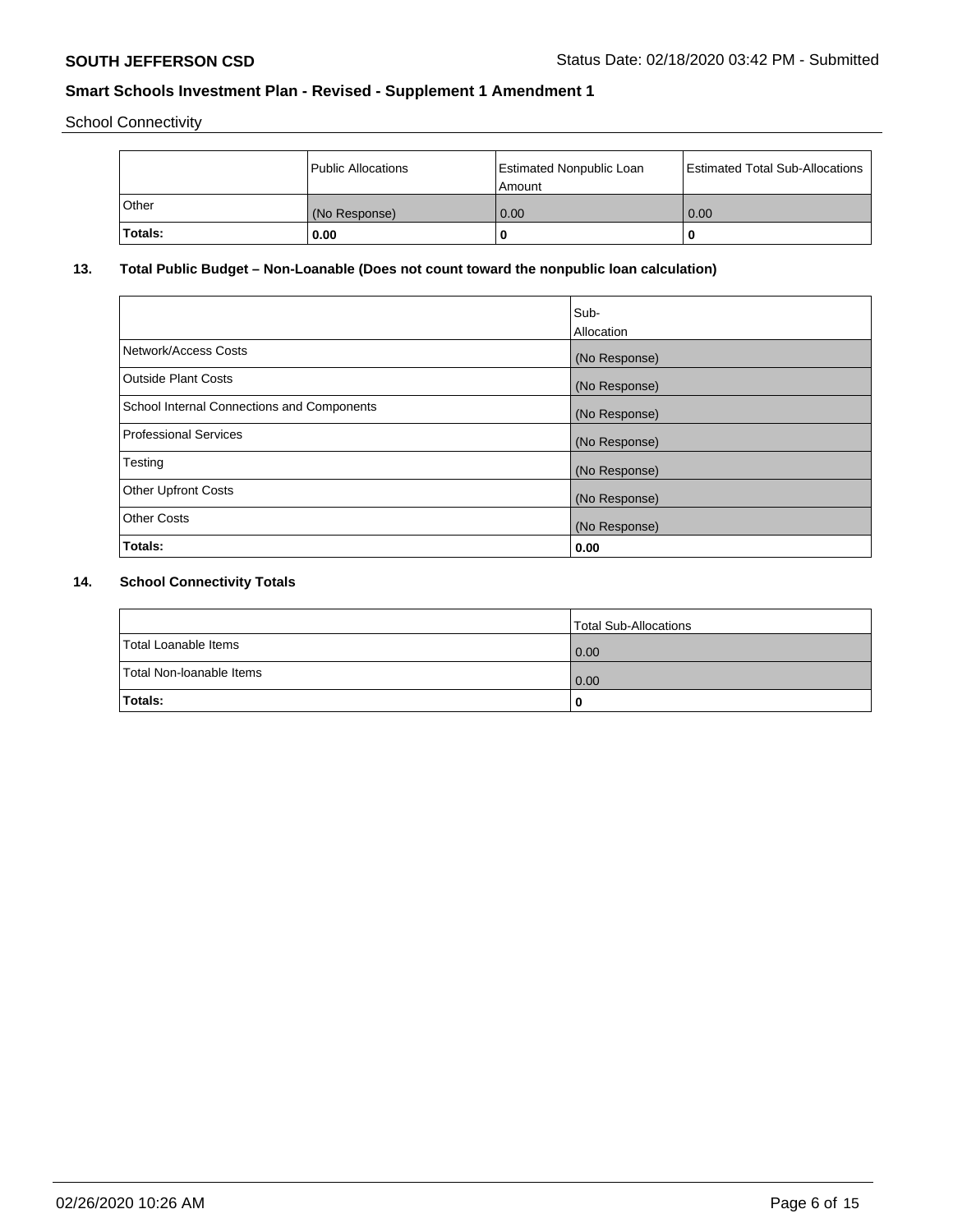Community Connectivity (Broadband and Wireless)

**1. Describe how you intend to use Smart Schools Bond Act funds for high-speed broadband and/or wireless connectivity projects in the community.**

(No Response)

**2. Please describe how the proposed project(s) will promote student achievement and increase student and/or staff access to the Internet in a manner that enhances student learning and/or instruction outside of the school day and/or school building.**

(No Response)

**3. Community connectivity projects must comply with all the necessary local building codes and regulations (building and related permits are not required prior to plan submission).**

 $\Box$  I certify that we will comply with all the necessary local building codes and regulations.

**4. Please describe the physical location of the proposed investment.**

(No Response)

**5. Please provide the initial list of partners participating in the Community Connectivity Broadband Project, along with their Federal Tax Identification (Employer Identification) number.**

| <b>Project Partners</b> | l Federal ID # |
|-------------------------|----------------|
| (No Response)           | (No Response)  |

**6. Please detail the type, quantity, per unit cost and total cost of the eligible items under each sub-category.**

| Select the allowable expenditure | Item to be purchased | Quantity      | Cost per Item | <b>Total Cost</b> |
|----------------------------------|----------------------|---------------|---------------|-------------------|
| type.                            |                      |               |               |                   |
| Repeat to add another item under |                      |               |               |                   |
| each type.                       |                      |               |               |                   |
| (No Response)                    | (No Response)        | (No Response) | (No Response) | 0.00              |
|                                  |                      | U             | 0.00          |                   |

**7. If you are submitting an allocation for Community Connectivity, complete this table.**

**Note that the calculated Total at the bottom of the table must equal the Total allocation for this category that you entered in the SSIP Overview overall budget.**

|                                    | Sub-Allocation |
|------------------------------------|----------------|
| Network/Access Costs               | (No Response)  |
| Outside Plant Costs                | (No Response)  |
| <b>Tower Costs</b>                 | (No Response)  |
| <b>Customer Premises Equipment</b> | (No Response)  |
| <b>Professional Services</b>       | (No Response)  |
| Testing                            | (No Response)  |
| <b>Other Upfront Costs</b>         | (No Response)  |
| <b>Other Costs</b>                 | (No Response)  |
| Totals:                            | 0.00           |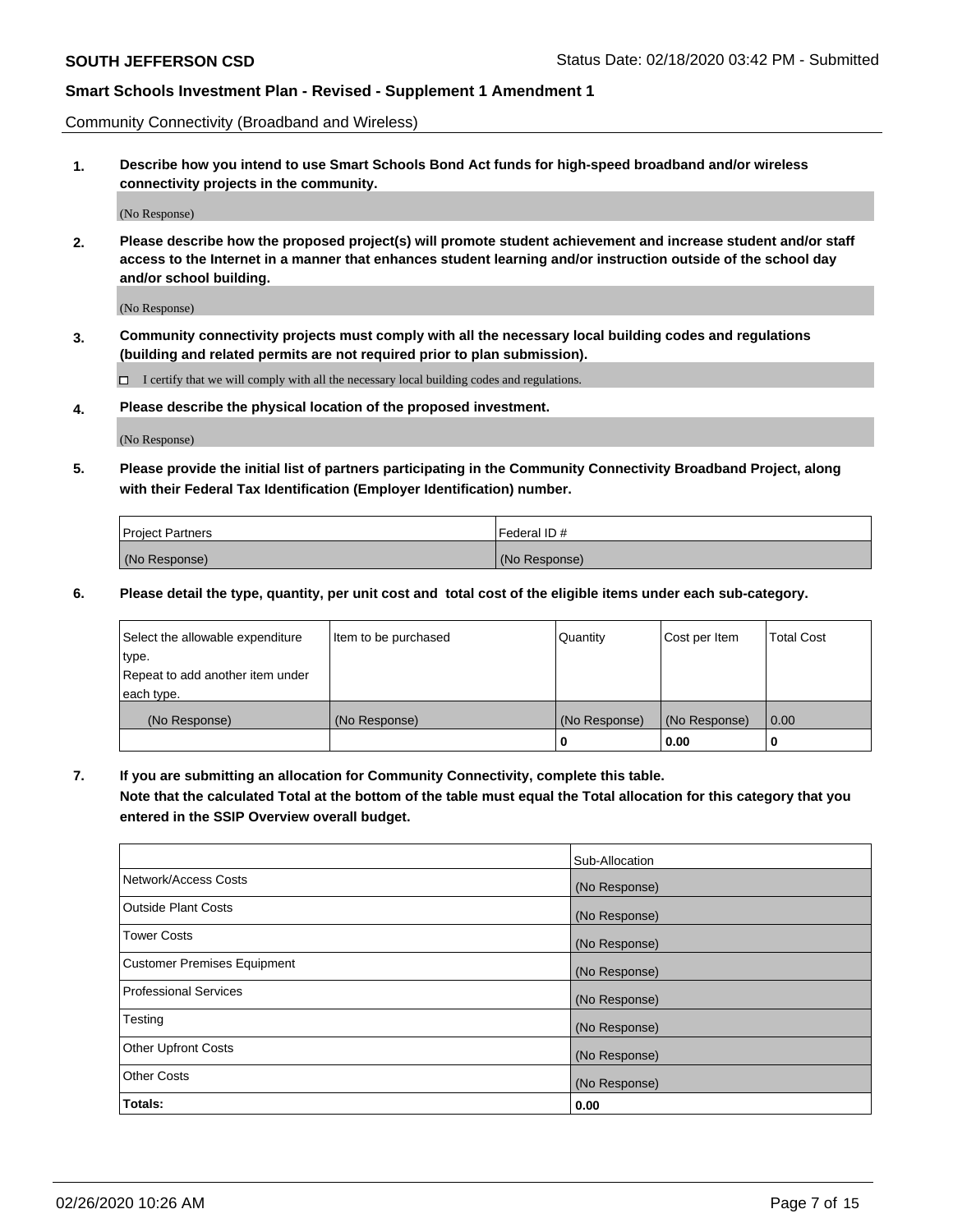### Classroom Learning Technology

**1. In order for students and faculty to receive the maximum benefit from the technology made available under the Smart Schools Bond Act, their school buildings must possess sufficient connectivity infrastructure to ensure that devices can be used during the school day. Smart Schools Investment Plans must demonstrate that sufficient infrastructure that meets the Federal Communications Commission's 100 Mbps per 1,000 students standard currently exists in the buildings where new devices will be deployed, or is a planned use of a portion of Smart Schools Bond Act funds, or is under development through another funding source. Smart Schools Bond Act funds used for technology infrastructure or classroom technology investments must increase the number of school buildings that meet or exceed the minimum speed standard of 100 Mbps per 1,000 students and staff within 12 months. This standard may be met on either a contracted 24/7 firm service or a**

- **"burstable" capability. If the standard is met under the burstable criteria, it must be:**
- **1. Specifically codified in a service contract with a provider, and**

**2. Guaranteed to be available to all students and devices as needed, particularly during periods of high demand, such as computer-based testing (CBT) periods.**

**Please describe how your district already meets or is planning to meet this standard within 12 months of plan submission.**

(No Response)

- **1a. If a district believes that it will be impossible to meet this standard within 12 months, it may apply for a waiver of this requirement, as described on the Smart Schools website. The waiver must be filed and approved by SED prior to submitting this survey.**
	- By checking this box, you are certifying that the school district has an approved waiver of this requirement on file with the New York State Education Department.
- **2. Connectivity Speed Calculator (Required). If the district currently meets the required speed, enter "Currently Met" in the last box: Expected Date When Required Speed Will be Met.**

|                  | l Number of     | Required Speed | Current Speed in | <b>Expected Speed</b> | <b>Expected Date</b>                |
|------------------|-----------------|----------------|------------------|-----------------------|-------------------------------------|
|                  | <b>Students</b> | l in Mbps      | l Mbps           | to be Attained        | When Required                       |
|                  |                 |                |                  |                       | Within 12 Months  Speed Will be Met |
| Calculated Speed | (No Response)   | 0.00           | (No Response)    | l (No Response)       | (No Response)                       |

**3. If the district wishes to have students and staff access the Internet from wireless devices within the school building, or in close proximity to it, it must first ensure that it has a robust Wi-Fi network in place that has sufficient bandwidth to meet user demand.**

**Please describe how you have quantified this demand and how you plan to meet this demand.**

(No Response)

**4. All New York State public school districts are required to complete and submit an Instructional Technology Plan survey to the New York State Education Department in compliance with Section 753 of the Education Law and per Part 100.12 of the Commissioner's Regulations.**

**Districts that include educational technology purchases as part of their Smart Schools Investment Plan must have a submitted and approved Instructional Technology Plan survey on file with the New York State Education Department.**

- By checking this box, you are certifying that the school district has an approved Instructional Technology Plan survey on file with the New York State Education Department.
- **5. Describe the devices you intend to purchase and their compatibility with existing or planned platforms or systems. Specifically address the adequacy of each facility's electrical, HVAC and other infrastructure necessary to install and support the operation of the planned technology.**

(No Response)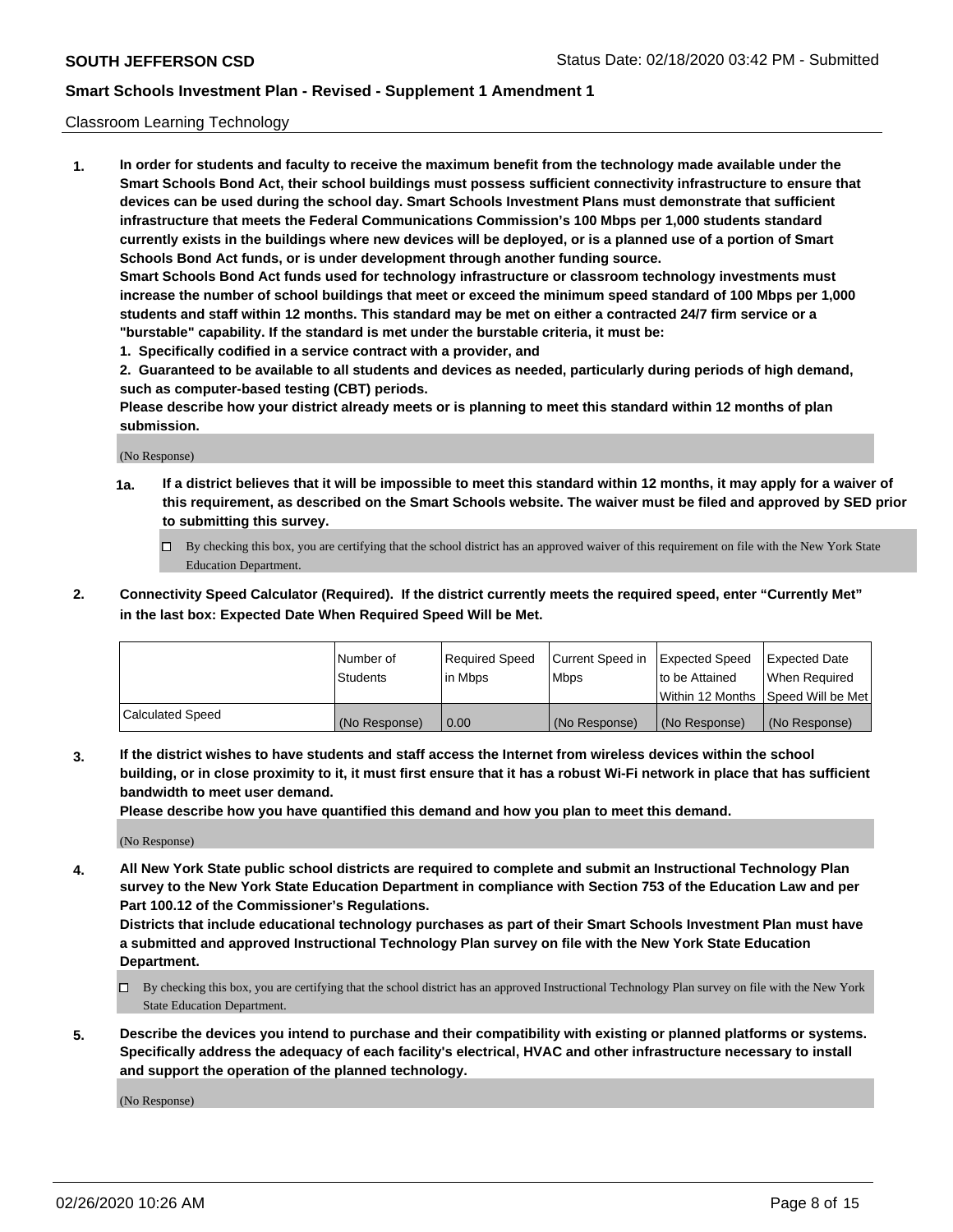#### Classroom Learning Technology

- **6. Describe how the proposed technology purchases will:**
	- **> enhance differentiated instruction;**
	- **> expand student learning inside and outside the classroom;**
	- **> benefit students with disabilities and English language learners; and**
	- **> contribute to the reduction of other learning gaps that have been identified within the district.**

**The expectation is that districts will place a priority on addressing the needs of students who struggle to succeed in a rigorous curriculum. Responses in this section should specifically address this concern and align with the district's Instructional Technology Plan (in particular Question 2 of E. Curriculum and Instruction: "Does the district's instructional technology plan address the needs of students with disabilities to ensure equitable access to instruction, materials and assessments?" and Question 3 of the same section: "Does the district's instructional technology plan address the provision of assistive technology specifically for students with disabilities to ensure access to and participation in the general curriculum?")**

**In addition, describe how the district ensures equitable access to instruction, materials and assessments and participation in the general curriculum for both SWD and English Language Learners/Multilingual Learners (ELL/MLL) students.**

(No Response)

**7. Where appropriate, describe how the proposed technology purchases will enhance ongoing communication with parents and other stakeholders and help the district facilitate technology-based regional partnerships, including distance learning and other efforts.**

(No Response)

**8. Describe the district's plan to provide professional development to ensure that administrators, teachers and staff can employ the technology purchased to enhance instruction successfully.**

**Note: This response should be aligned and expanded upon in accordance with your district's response to Question 1 of F. Professional Development of your Instructional Technology Plan: "Please provide a summary of professional development offered to teachers and staff, for the time period covered by this plan, to support technology to enhance teaching and learning. Please include topics, audience and method of delivery within your summary."**

(No Response)

- **9. Districts must contact one of the SUNY/CUNY teacher preparation programs listed on the document on the left side of the page that supplies the largest number of the district's new teachers to request advice on innovative uses and best practices at the intersection of pedagogy and educational technology.**
	- By checking this box, you certify that you have contacted the SUNY/CUNY teacher preparation program that supplies the largest number of your new teachers to request advice on these issues.
	- **9a. Please enter the name of the SUNY or CUNY Institution that you contacted.**

(No Response)

**9b. Enter the primary Institution phone number.**

(No Response)

**9c. Enter the name of the contact person with whom you consulted and/or will be collaborating with on innovative uses of technology and best practices.**

(No Response)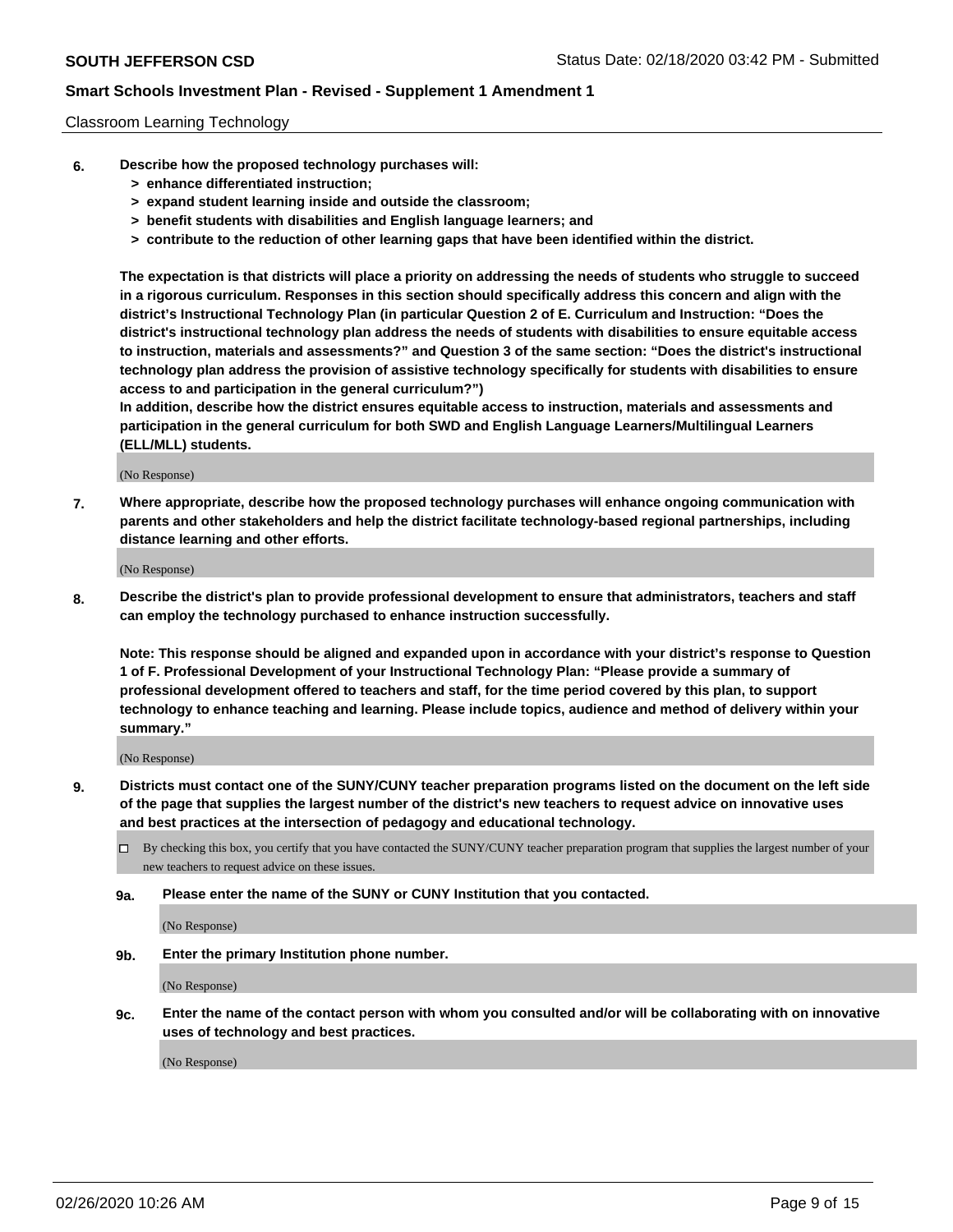#### Classroom Learning Technology

**10. To ensure the sustainability of technology purchases made with Smart Schools funds, districts must demonstrate a long-term plan to maintain and replace technology purchases supported by Smart Schools Bond Act funds. This sustainability plan shall demonstrate a district's capacity to support recurring costs of use that are ineligible for Smart Schools Bond Act funding such as device maintenance, technical support, Internet and wireless fees, maintenance of hotspots, staff professional development, building maintenance and the replacement of incidental items. Further, such a sustainability plan shall include a long-term plan for the replacement of purchased devices and equipment at the end of their useful life with other funding sources.**

 $\Box$  By checking this box, you certify that the district has a sustainability plan as described above.

**11. Districts must ensure that devices purchased with Smart Schools Bond funds will be distributed, prepared for use, maintained and supported appropriately. Districts must maintain detailed device inventories in accordance with generally accepted accounting principles.**

By checking this box, you certify that the district has a distribution and inventory management plan and system in place.

#### **12. Please detail the type, quantity, per unit cost and total cost of the eligible items under each sub-category.**

| Select the allowable expenditure<br>type.<br>Repeat to add another item under | Item to be Purchased | Quantity      | Cost per Item | <b>Total Cost</b> |
|-------------------------------------------------------------------------------|----------------------|---------------|---------------|-------------------|
| each type.<br>(No Response)                                                   | (No Response)        | (No Response) | (No Response) | 0.00              |
|                                                                               |                      | 0             | 0.00          |                   |

#### **13. Final 2014-15 BEDS Enrollment to calculate Nonpublic Sharing Requirement (no changes allowed.)**

|            | l Public Enrollment | <b>INonpublic Enrollment</b> | <b>Total Enrollment</b> | Nonpublic<br>l Percentage |
|------------|---------------------|------------------------------|-------------------------|---------------------------|
| Enrollment | 1,913               |                              | 1.913.00                | 0.00                      |

### **14. If you are submitting an allocation for Classroom Learning Technology complete this table.**

|                         | Public School Sub-Allocation | <b>Estimated Nonpublic Loan</b><br>Amount<br>(Based on Percentage Above) | Estimated Total Public and<br>Nonpublic Sub-Allocation |
|-------------------------|------------------------------|--------------------------------------------------------------------------|--------------------------------------------------------|
| Interactive Whiteboards | (No Response)                | 0.00                                                                     | 0.00                                                   |
| Computer Servers        | (No Response)                | 0.00                                                                     | 0.00                                                   |
| Desktop Computers       | (No Response)                | 0.00                                                                     | 0.00                                                   |
| <b>Laptop Computers</b> | (No Response)                | 0.00                                                                     | 0.00                                                   |
| <b>Tablet Computers</b> | (No Response)                | 0.00                                                                     | 0.00                                                   |
| Other Costs             | (No Response)                | 0.00                                                                     | 0.00                                                   |
| Totals:                 | 0.00                         | 0                                                                        | 0                                                      |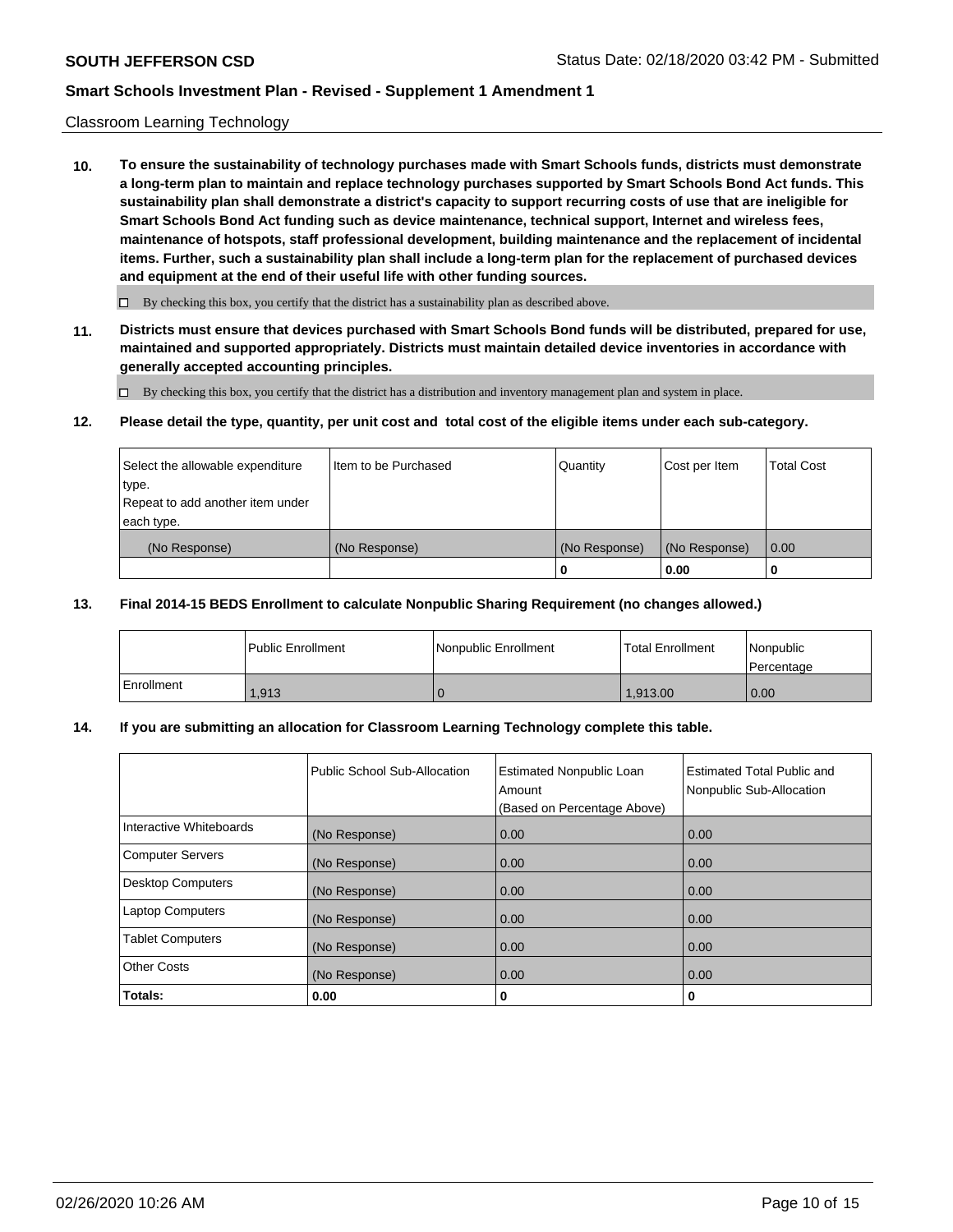#### Pre-Kindergarten Classrooms

**1. Provide information regarding how and where the district is currently serving pre-kindergarten students and justify the need for additional space with enrollment projections over 3 years.**

(No Response)

- **2. Describe the district's plan to construct, enhance or modernize education facilities to accommodate prekindergarten programs. Such plans must include:**
	- **Specific descriptions of what the district intends to do to each space;**
	- **An affirmation that new pre-kindergarten classrooms will contain a minimum of 900 square feet per classroom;**
	- **The number of classrooms involved;**
	- **The approximate construction costs per classroom; and**
	- **Confirmation that the space is district-owned or has a long-term lease that exceeds the probable useful life of the improvements.**

(No Response)

**3. Smart Schools Bond Act funds may only be used for capital construction costs. Describe the type and amount of additional funds that will be required to support ineligible ongoing costs (e.g. instruction, supplies) associated with any additional pre-kindergarten classrooms that the district plans to add.**

(No Response)

**4. All plans and specifications for the erection, repair, enlargement or remodeling of school buildings in any public school district in the State must be reviewed and approved by the Commissioner. Districts that plan capital projects using their Smart Schools Bond Act funds will undergo a Preliminary Review Process by the Office of Facilities Planning.**

**Please indicate on a separate row each project number given to you by the Office of Facilities Planning.**

| Project Number |  |
|----------------|--|
| (No Response)  |  |
|                |  |

**5. Please detail the type, quantity, per unit cost and total cost of the eligible items under each sub-category.**

| Select the allowable expenditure | Item to be purchased | Quantity      | Cost per Item | <b>Total Cost</b> |
|----------------------------------|----------------------|---------------|---------------|-------------------|
| type.                            |                      |               |               |                   |
| Repeat to add another item under |                      |               |               |                   |
| each type.                       |                      |               |               |                   |
| (No Response)                    | (No Response)        | (No Response) | (No Response) | 0.00              |
|                                  |                      | U             | 0.00          |                   |

**6. If you have made an allocation for Pre-Kindergarten Classrooms, complete this table. Note that the calculated Total at the bottom of the table must equal the Total allocation for this category that you entered in the SSIP Overview overall budget.**

|                                          | Sub-Allocation |
|------------------------------------------|----------------|
| Construct Pre-K Classrooms               | (No Response)  |
| Enhance/Modernize Educational Facilities | (No Response)  |
| <b>Other Costs</b>                       | (No Response)  |
| Totals:                                  | 0.00           |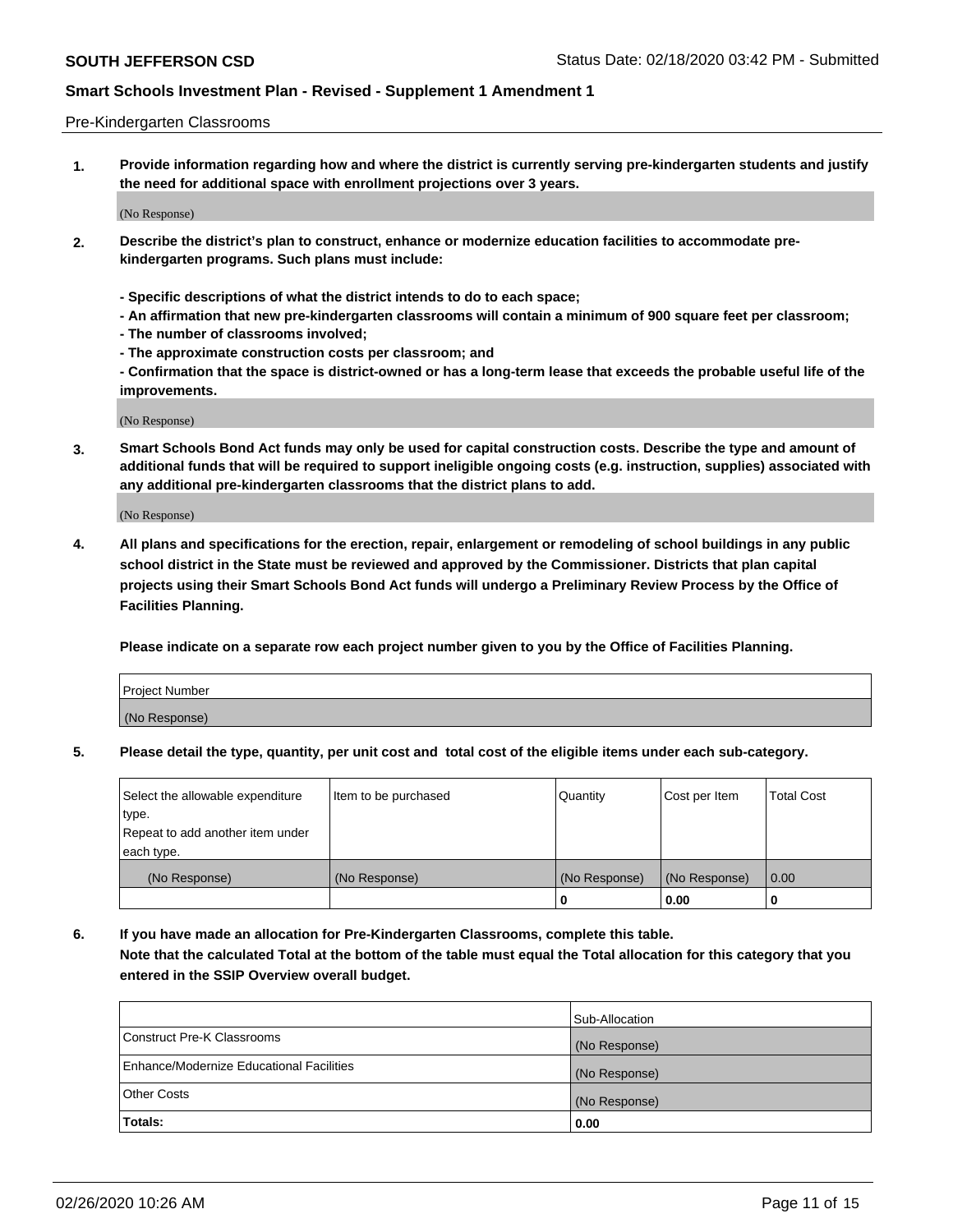Replace Transportable Classrooms

**1. Describe the district's plan to construct, enhance or modernize education facilities to provide high-quality instructional space by replacing transportable classrooms.**

(No Response)

**2. All plans and specifications for the erection, repair, enlargement or remodeling of school buildings in any public school district in the State must be reviewed and approved by the Commissioner. Districts that plan capital projects using their Smart Schools Bond Act funds will undergo a Preliminary Review Process by the Office of Facilities Planning.**

**Please indicate on a separate row each project number given to you by the Office of Facilities Planning.**

| Project Number |  |
|----------------|--|
|                |  |
| (No Response)  |  |

**3. For large projects that seek to blend Smart Schools Bond Act dollars with other funds, please note that Smart Schools Bond Act funds can be allocated on a pro rata basis depending on the number of new classrooms built that directly replace transportable classroom units.**

**If a district seeks to blend Smart Schools Bond Act dollars with other funds describe below what other funds are being used and what portion of the money will be Smart Schools Bond Act funds.**

(No Response)

**4. Please detail the type, quantity, per unit cost and total cost of the eligible items under each sub-category.**

| Select the allowable expenditure | Item to be purchased | Quantity      | Cost per Item | Total Cost |
|----------------------------------|----------------------|---------------|---------------|------------|
| ∣type.                           |                      |               |               |            |
| Repeat to add another item under |                      |               |               |            |
| each type.                       |                      |               |               |            |
| (No Response)                    | (No Response)        | (No Response) | (No Response) | 0.00       |
|                                  |                      | u             | 0.00          |            |

**5. If you have made an allocation for Replace Transportable Classrooms, complete this table. Note that the calculated Total at the bottom of the table must equal the Total allocation for this category that you entered in the SSIP Overview overall budget.**

|                                                | Sub-Allocation |
|------------------------------------------------|----------------|
| Construct New Instructional Space              | (No Response)  |
| Enhance/Modernize Existing Instructional Space | (No Response)  |
| Other Costs                                    | (No Response)  |
| Totals:                                        | 0.00           |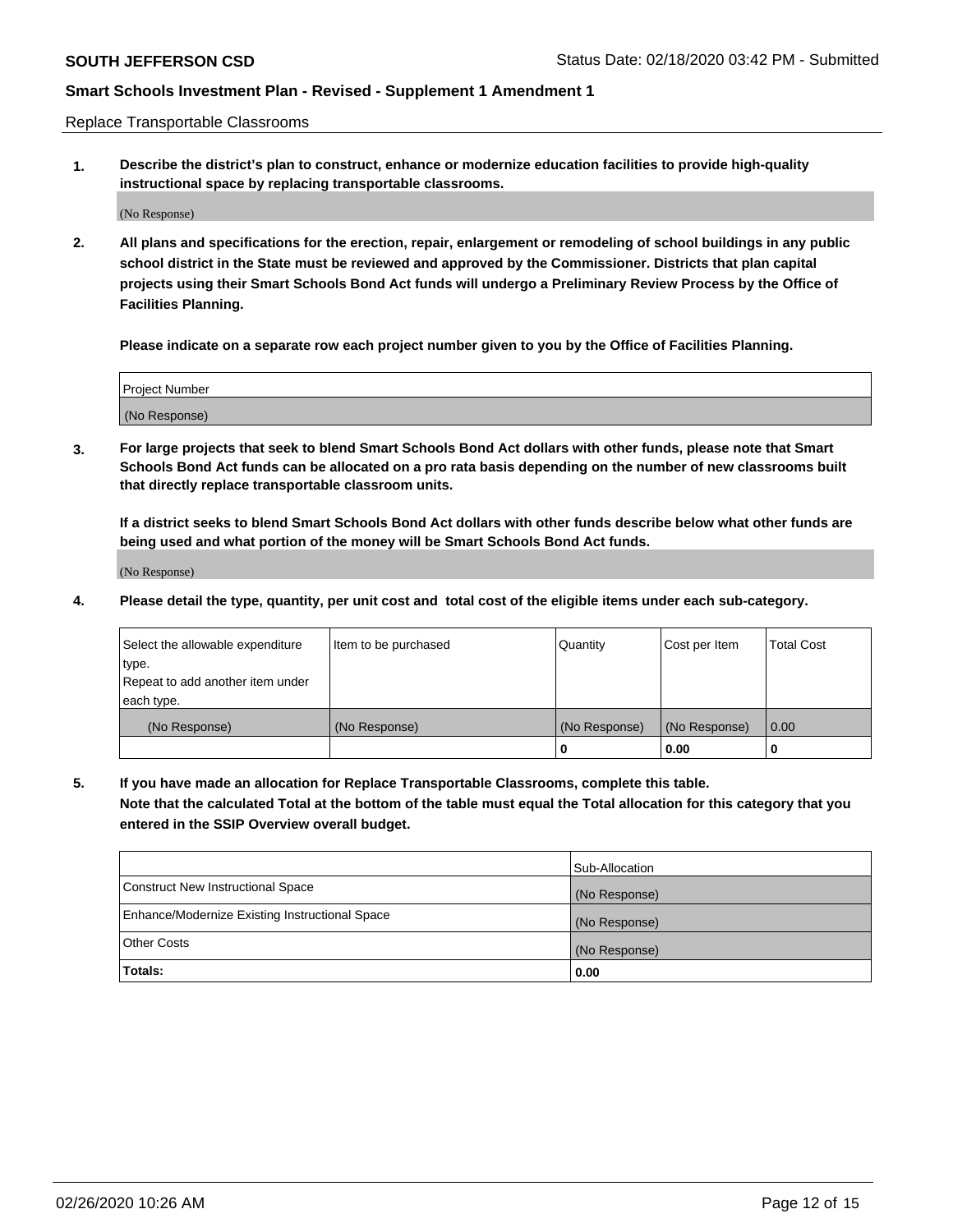### High-Tech Security Features

# **1. Describe how you intend to use Smart Schools Bond Act funds to install high-tech security features in school buildings and on school campuses.**

South Jefferson Central School District has been focusing on the Emergency classroom communication in their Smart School Supplement. The existing system in all buildings is antiquated. The district had hoped to use part of the existing system with the new equipment. Their goal was to use the old system in the halls and public gathering spaces and the new system in the classrooms and offices. Unfortunately, at the Mannsville Elementary School the existing system has totally failed. The building is totally without emergency notiification equipment. The district hopes to add new IP based speakers to replace the current analog speakers in the hall ways and public gathering spaces where the old system has totally died. This combined IP based system will provide reliable, emergency communication in all areas of the building. Instead of a system that relies on a single, large amplifier for the whole building, there will be individual amplifiers in every classroom and IP reliable IP speakers in public locations. In addition, the district can identify areas with failed services using IP testing instead of waiting until someone doesn't get the message to identify failed devices.

**2. All plans and specifications for the erection, repair, enlargement or remodeling of school buildings in any public school district in the State must be reviewed and approved by the Commissioner. Smart Schools plans with any expenditures in the High-Tech Security category require a project number from the Office of Facilities Planning. Districts must submit an SSBA LOI and receive project numbers prior to submitting the SSIP. As indicated on the LOI, some projects may be eligible for a streamlined review and will not require a building permit. Please indicate on a separate row each project number given to you by the Office of Facilities Planning.**

| Project Number        |  |
|-----------------------|--|
| 22-01-01-04-7-999-BA1 |  |

- **3. Was your project deemed eligible for streamlined Review?**
	- Yes
	- $\square$  No
	- **3a. Districts with streamlined projects must certify that they have reviewed all installations with their licensed architect or engineer of record, and provide that person's name and license number. The licensed professional must review the products and proposed method of installation prior to implementation and review the work during and after completion in order to affirm that the work was code-compliant, if requested.**

By checking this box, you certify that the district has reviewed all installations with a licensed architect or engineer of record.

### **4. Include the name and license number of the architect or engineer of record.**

| Name            | License Number |
|-----------------|----------------|
| Nick Signorelli | 24017          |

**5. Please detail the type, quantity, per unit cost and total cost of the eligible items under each sub-category.**

| Select the allowable expenditure<br>type. | Item to be purchased                                                 | Quantity | Cost per Item | <b>Total Cost</b> |
|-------------------------------------------|----------------------------------------------------------------------|----------|---------------|-------------------|
| Repeat to add another item under          |                                                                      |          |               |                   |
| each type.                                |                                                                      |          |               |                   |
| <b>Electronic Security System</b>         | Leviton: eXtreme Cat6 QuickPort Jack.<br>White                       | 39       | 9.00          | 351.00            |
| <b>Electronic Security System</b>         | Leviton: Surface Mount QuickPort Box.<br>Plenum Rated, 1-Port. White | l 39     | 2.00          | 78.00             |
| <b>Electronic Security System</b>         | Tripp Lite: 10ft Cat6 Gb Snagless<br>Molded UTP Patch Cable, Orange  | 39       | 9.00          | 351.00            |
| <b>Electronic Security System</b>         | Tripp Lite: 3ft Cat6 Gb Snagless                                     | 39       | 5.00          | 195.00            |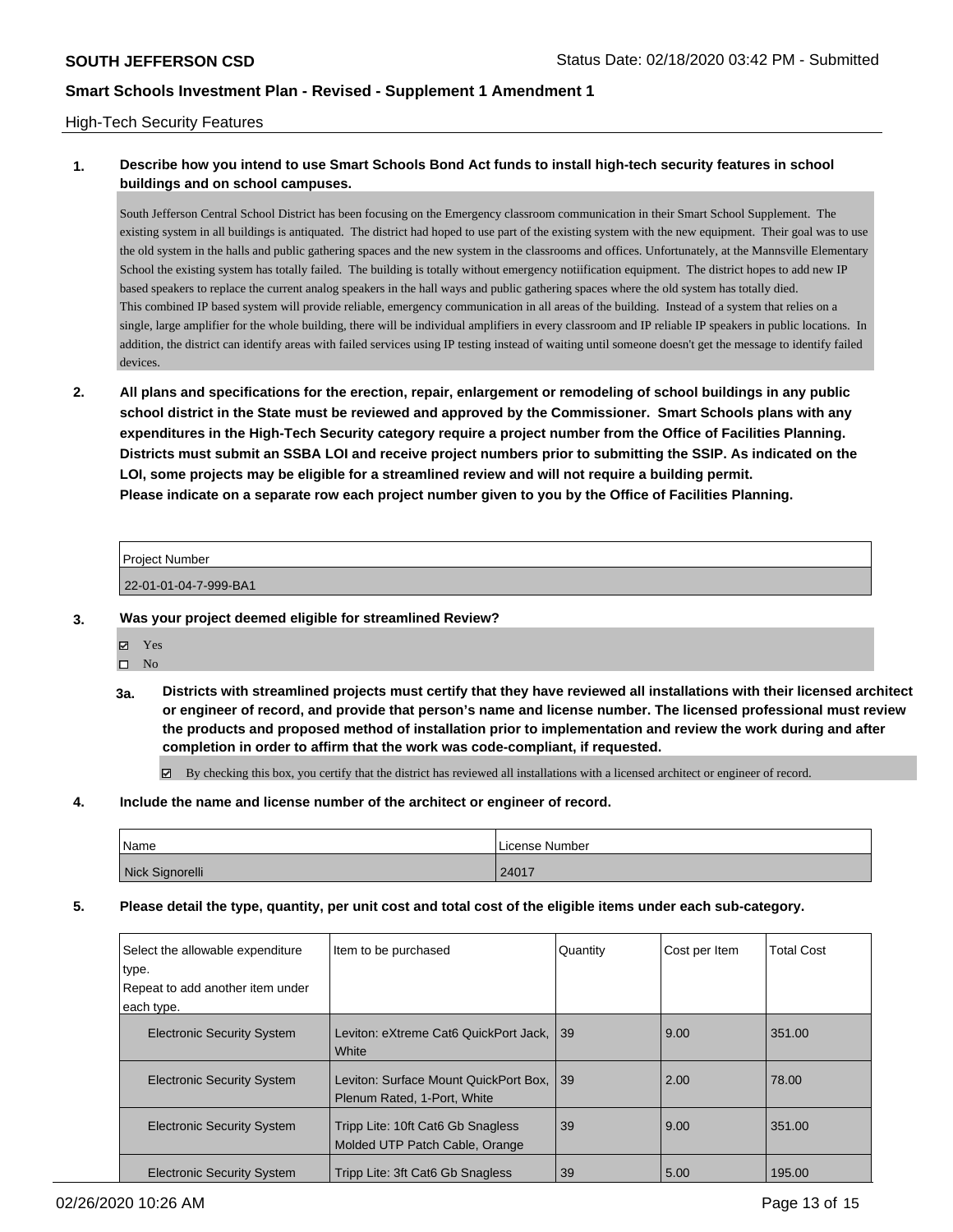# High-Tech Security Features

| Select the allowable expenditure<br>type.<br>Repeat to add another item under<br>each type. | Item to be purchased                                                                                                                                   | Quantity       | Cost per Item | <b>Total Cost</b> |
|---------------------------------------------------------------------------------------------|--------------------------------------------------------------------------------------------------------------------------------------------------------|----------------|---------------|-------------------|
|                                                                                             | Molded UTP Patch Cable, Orange                                                                                                                         |                |               |                   |
| <b>Electronic Security System</b>                                                           | American Wire Guards: 52                                                                                                                               | $\overline{2}$ | 150.00        | 300.00            |
| <b>Electronic Security System</b>                                                           | AtlasIED: 8                                                                                                                                            | 86             | 43.00         | 3,698.00          |
| <b>Electronic Security System</b>                                                           | AtlasIED: 11 1/2                                                                                                                                       | 86             | 38.00         | 3,268.00          |
| <b>Electronic Security System</b>                                                           | AtlasIED: 10 11/16                                                                                                                                     | 63             | 23.00         | 1,449.00          |
| <b>Electronic Security System</b>                                                           | AtlasIED: Square Hole T-Bar Bridge<br>for 8                                                                                                            | 63             | 16.00         | 1,008.00          |
| <b>Electronic Security System</b>                                                           | AtlasIED: 11 5/8                                                                                                                                       | 23             | 43.00         | 989.00            |
| <b>Electronic Security System</b>                                                           | AtlasIED: Compact Outdoor Surface<br>Mount Analog Speaker/Horn, 25W at<br>8-Ohm                                                                        | 13             | 156.00        | 2,028.00          |
| <b>Electronic Security System</b>                                                           | Altronix: NAC Power Extender, 4 A @<br>120 Vac In, 2.5 A @ 24 Vdc per<br>Output, on-board strobe sync                                                  | 2              | 287.00        | 574.00            |
| <b>Electronic Security System</b>                                                           | Powersonic: 12 Vdc 7 AH Battery                                                                                                                        | 4              | 18.00         | 72.00             |
| <b>Electronic Security System</b>                                                           | System Sensor: SpectrAlert Advance<br>Outdoor Plain White Strobe, Wall<br>Mount, Clear Lens, High Candela,<br>12/24 Vdc                                | 11             | 9.00          | 99.00             |
| <b>Electronic Security System</b>                                                           | <b>Advanced Network Devices: IP Clock</b><br>with Flashers (Large), 2-way Audio,<br>PoE/SIP, 28in long overall, SS<br>construction, Includes Enclosure | 3              | 1,248.00      | 3,744.00          |
| <b>Electronic Security System</b>                                                           | <b>Advanced Network Devices: IP</b><br>Speaker Audio Only (Flush Mount), 2-<br>way Audio, PoE/SIP, Includes<br>Enclosure                               | 12             | 52.00         | 624.00            |
| <b>Electronic Security System</b>                                                           | <b>Advanced Network Devices: IP</b><br>Outdoor Speaker (Surface Mount), 1-<br>Way Audio, PoE/SIP, Includes IP54<br><b>Rated Enclosure</b>              | 11             | 681.00        | 7,491.00          |
| <b>Electronic Security System</b>                                                           | Tripp Lite: 1ft Cat6 Gb Snagless<br>Molded UTP Patch Cable, Orange                                                                                     | 11             | 5.00          | 55.00             |
| <b>Electronic Security System</b>                                                           | Ditek Corp.: PoE Surge Protection,<br>RJ45, 48 V Protection, 72 V Clamp                                                                                | 11             | 60.00         | 660.00            |
| <b>Electronic Security System</b>                                                           | <b>Advanced Network Devices: IP</b><br>Speaker Audio Only (Surface Mount),<br>2-way Audio, PoE/SIP, Includes<br>Enclosure                              | 10             | 522.00        | 5,220.00          |
| <b>Electronic Security System</b>                                                           | Unity: 12x12x4in Screw Cover Enc<br>w/KO's and Perforated Back-Plate                                                                                   | $\sqrt{2}$     | 73.00         | 146.00            |